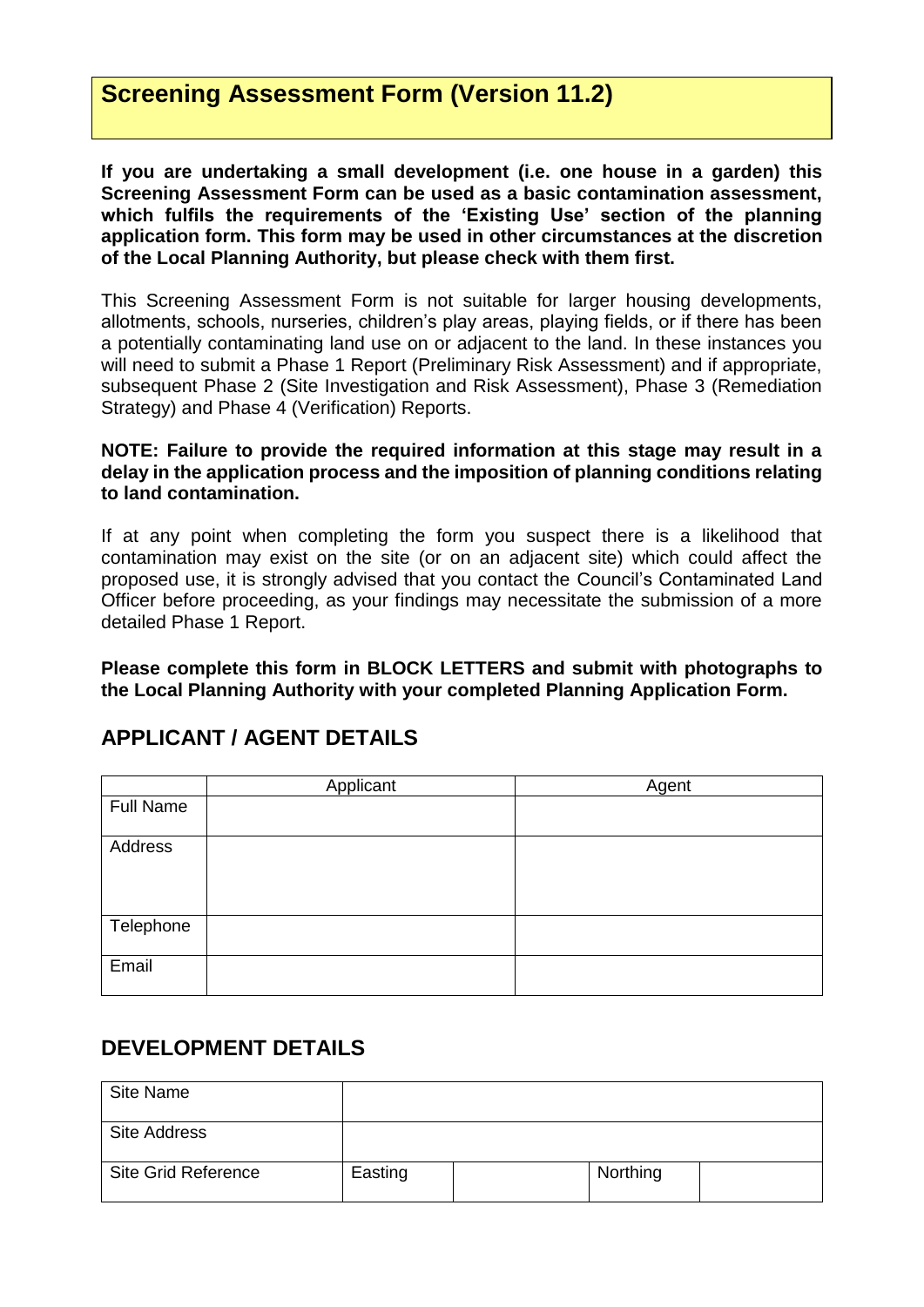## **SITE DESCRIPTION**

**Please provide a detailed description and photographs of the land being developed.**  Include details of the layout and ground covering, any evidence of former buildings or site activities, any evidence of made/filled ground, and any signs of subsidence or contamination (e.g. ground staining/discolouration, odours, vegetation distress/dieback).

#### **SITE HISTORY, LAND AND BUILDING USE**

|                                                             | Domestic | Agricultural | Commercial | Industrial | Other<br>(give details) |
|-------------------------------------------------------------|----------|--------------|------------|------------|-------------------------|
| <b>Proposed land</b><br><b>use</b><br>(tick all that apply) |          |              |            |            |                         |
| <b>Current land use</b><br>(tick all that apply)            |          |              |            |            |                         |
| Past land use -<br>last 150 years<br>(tick all that apply)  |          |              |            |            |                         |

**NOTE: If the site has a past or current industrial use, this Screening Assessment Form should not be used and you will need to submit a Phase 1 Report (Preliminary Risk Assessment) instead.**

| If the past land use has                        | From | ്0 | Land Use |
|-------------------------------------------------|------|----|----------|
| changed, please give<br>date of change(s)       |      |    |          |
| (please use category<br>types from the previous |      |    |          |
| table).                                         |      |    |          |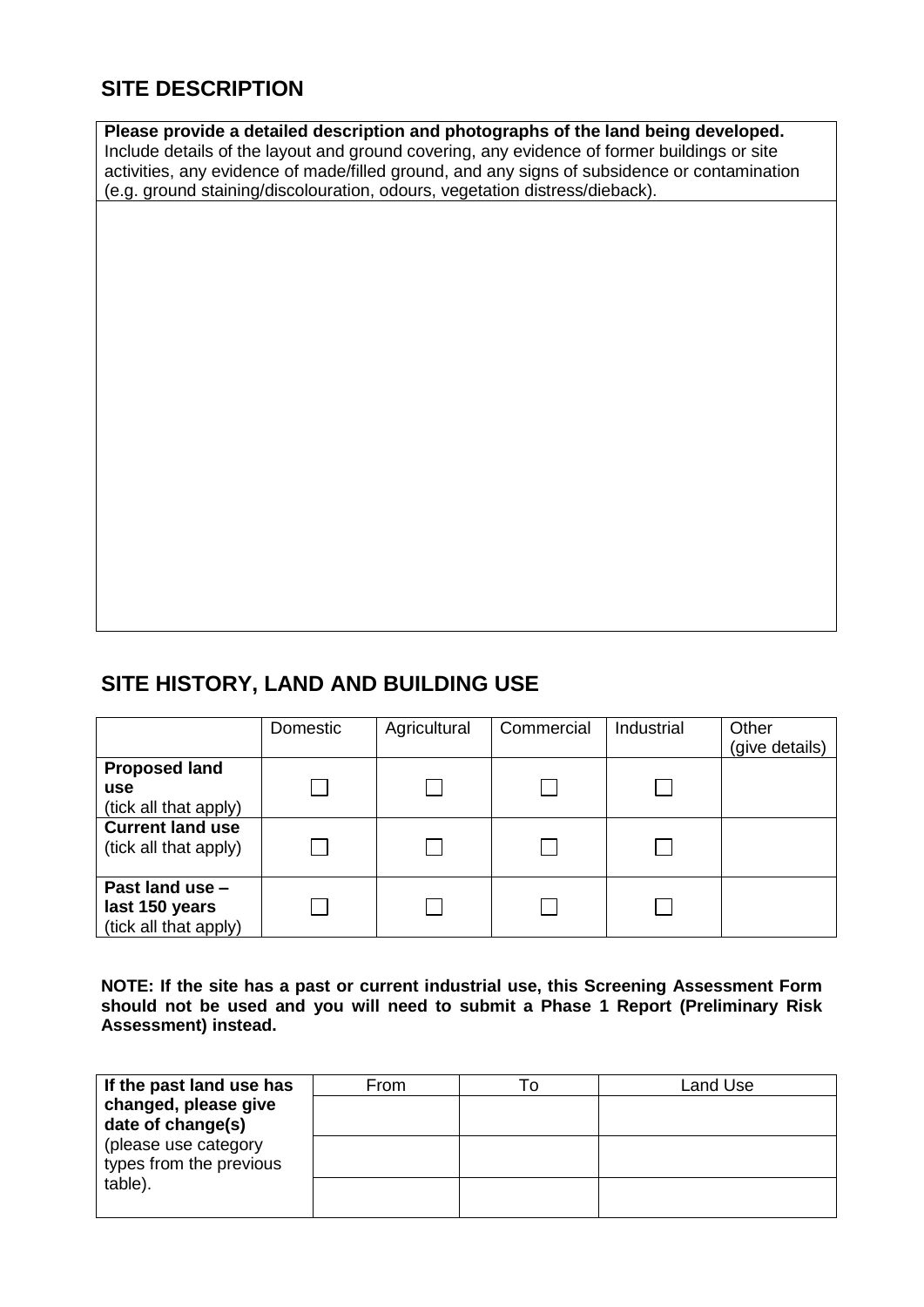| What have the existing buildings onsite been<br>used for? (please state if applicable)                                                                                                                                      |       |      |
|-----------------------------------------------------------------------------------------------------------------------------------------------------------------------------------------------------------------------------|-------|------|
| Are any of these buildings constructed from<br>suspected asbestos containing material?<br>(including cement sheets, gutters, drainpipes,<br>lagging and insulation)                                                         | Yes I | No L |
| If any buildings are constructed from<br>suspected asbestos containing material,<br>please state whether an asbestos survey has<br>been carried out and whether the material will<br>be removed as part of the development. |       |      |

| Have any fuels/chemicals been stored onsite?                                                                                  | Yes l | No L |
|-------------------------------------------------------------------------------------------------------------------------------|-------|------|
| Have there been any fuel/chemical spills or<br>leaks?                                                                         | Yes l | No l |
| If 'Yes' to either of the above, please state<br>fuel/chemical, storage method and location,<br>and details of any spillages. |       |      |

| Have there been any pollution incidents,                                                                              | Reported |      | Unreported |      |
|-----------------------------------------------------------------------------------------------------------------------|----------|------|------------|------|
| either reported or unreported?<br>For information please refer to Environmental<br>Pollution Incidents on data.gov.uk | Yes 「    | No l | Yes        | No L |

| Provide details of any surface water<br>present onsite (including drains, |  |
|---------------------------------------------------------------------------|--|
| ponds, streams and rivers).                                               |  |
| Provide details of any groundwater                                        |  |
| or surface water abstractions                                             |  |
| (including wells and boreholes).                                          |  |

### **WASTE DISPOSAL ACTIVITIES**

Landfill sites can sometimes contaminate surrounding land. For more information and to check if any current or historical landfill sites are located near your site, please refer to the Environment Agency's section on data.gov.uk or contact the Council's Contaminated Land Officer.

| Have any waste disposal activities (including<br>the burning of waste) been carried out<br>onsite?           | Yes [ | $No$ $\vert$   |
|--------------------------------------------------------------------------------------------------------------|-------|----------------|
| Have any waste disposal activities been<br>carried out on surrounding land within 250<br>metres of the site? | Yes   | $No$ $\vert$   |
| Is there any evidence of demolition activities<br>(e.g. rubble) onsite?                                      | Yes l | No <sup></sup> |
| If 'Yes' to any of the above, please provide<br>details.                                                     |       |                |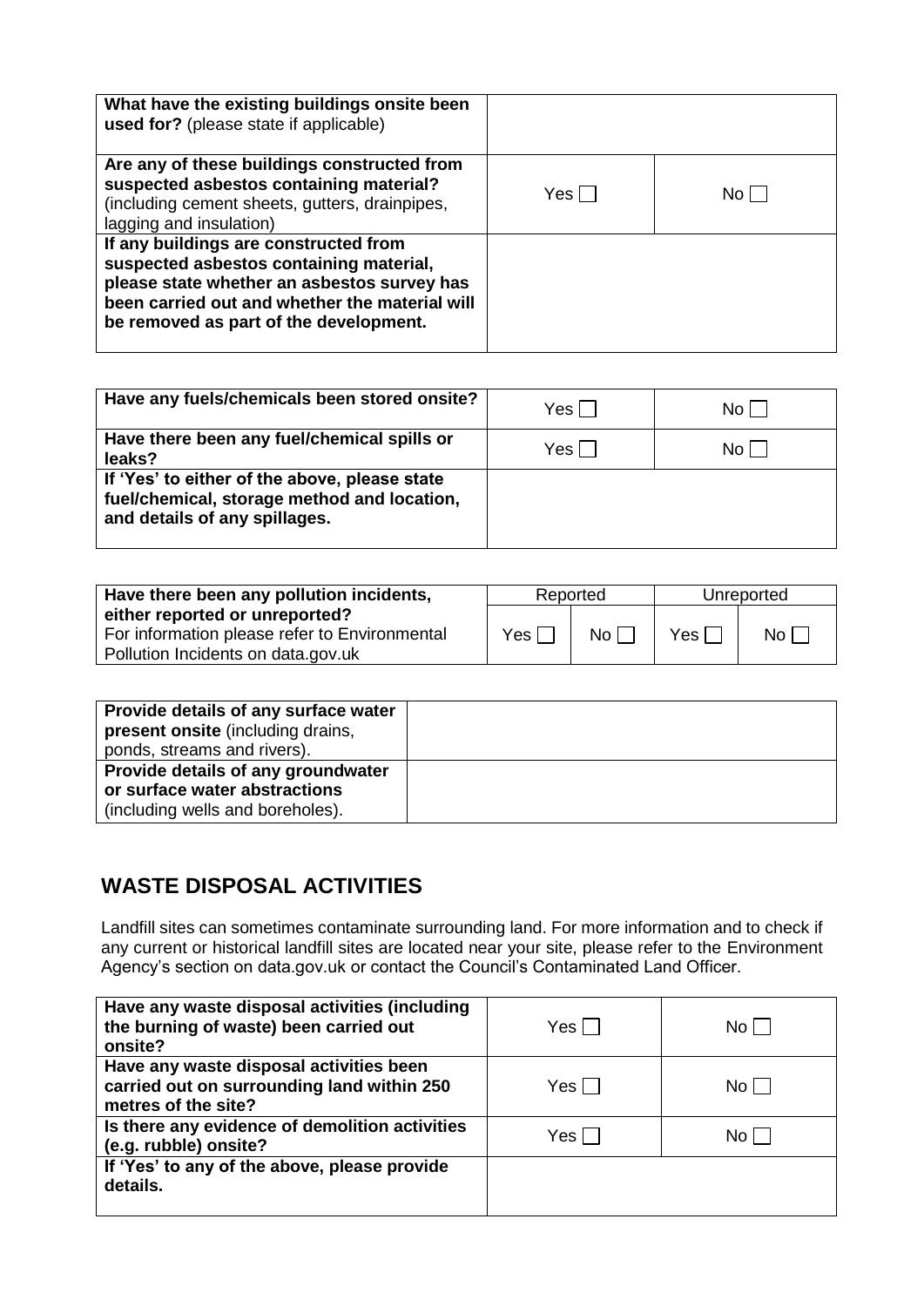# **ADJACENT LAND USE**

|                                                            | Domestic | Agricultural | Commercial | Industrial | Other<br>(give details) |
|------------------------------------------------------------|----------|--------------|------------|------------|-------------------------|
| <b>Current land use</b><br>(tick all that apply)           |          |              |            |            |                         |
| Past land use -<br>last 150 years<br>(tick all that apply) |          |              |            |            |                         |

| Provide details of any surface water<br>present on adjacent land (including<br>drains, ponds, streams and rivers).          |  |
|-----------------------------------------------------------------------------------------------------------------------------|--|
| Provide details of any groundwater<br>or surface water abstractions on<br>adjacent land (including wells and<br>boreholes). |  |

## **PREVIOUS LAND CONTAMINATION REPORTS**

| Have any land contamination reports     |       |                 |
|-----------------------------------------|-------|-----------------|
| previously been completed for the site? | Yes I | No <sub>1</sub> |
|                                         |       |                 |

If 'Yes', please provide a copy of the land contamination report(s) to support your planning application.

### **IMPORTED SOIL**

| raise ground levels? |
|----------------------|
|----------------------|

If 'Yes', please refer to the YALPAG guidance on Verification Requirements for Cover Systems (available to download from most council websites in the region).

### **SUSPECTED CONTAMINATION**

| Based on the information you have provided<br>in this form, do you think that contamination<br>could be present at the site? | Yes | No |
|------------------------------------------------------------------------------------------------------------------------------|-----|----|
| If yes, please provide details:                                                                                              |     |    |
|                                                                                                                              |     |    |
|                                                                                                                              |     |    |
|                                                                                                                              |     |    |
|                                                                                                                              |     |    |
|                                                                                                                              |     |    |
|                                                                                                                              |     |    |
|                                                                                                                              |     |    |